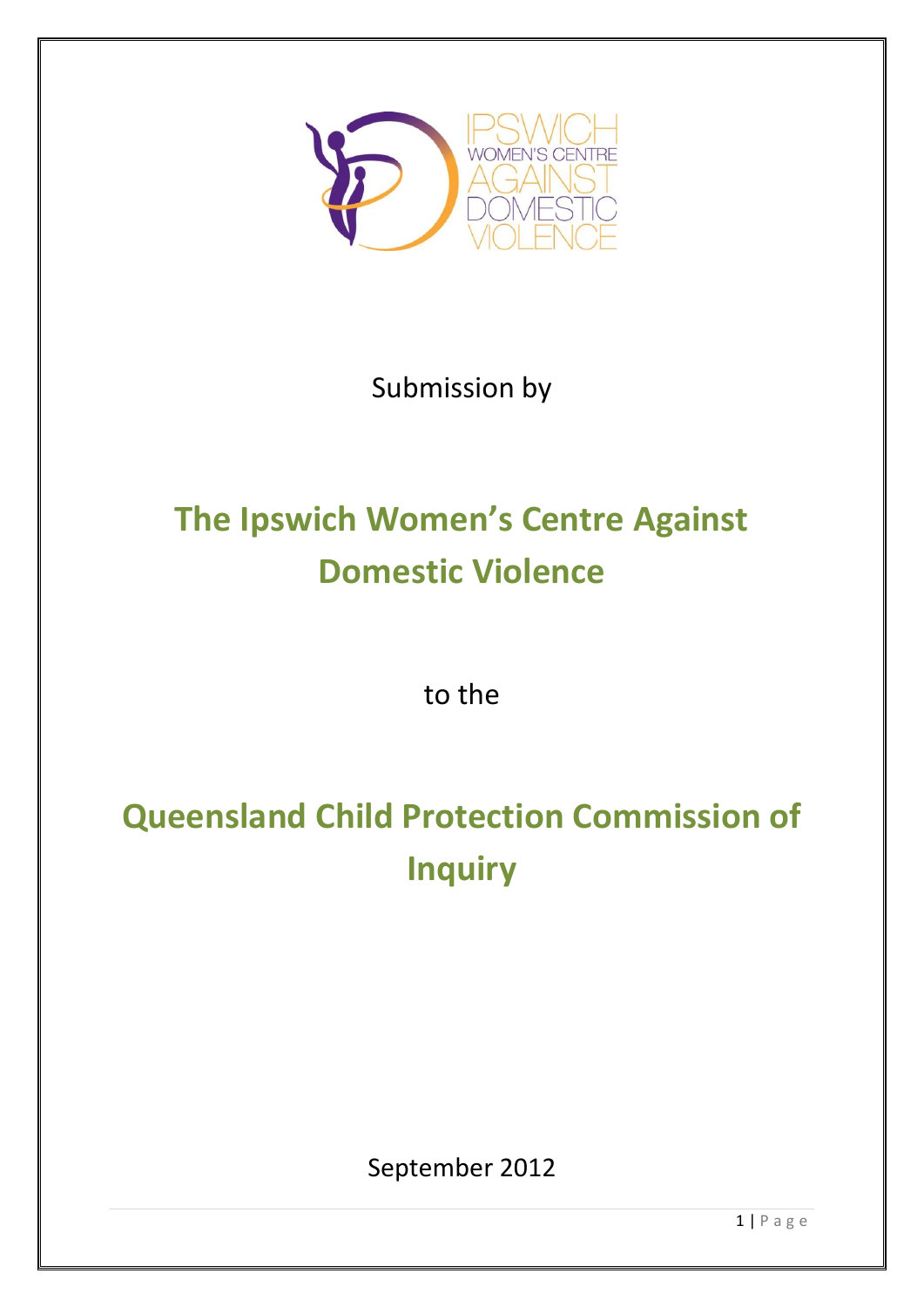# *Our Service*

The Ipswich Women's Centre Against Domestic Violence (IWCADV) is a community-based organisation located in Ipswich. Since April 1994 the IWCADV has been committed to working with our community towards the prevention and elimination of domestic and family violence. To this end, IWCADV is actively involved in supporting women and children who are experiencing or who have experienced domestic & family violence as well as providing information and education to the community at large.

IWCADV provides a range of services to the community of Ipswich and the regional communities of Gatton, Laidley, Esk, Toogoolawah, Lowood, Boonah, Goodna and Inala. These services include:

- Telephone information, referral, advocacy and support services to women and children,
- Court support for women in our four regional courts,
- Counselling services for women and children,
- Group work for women and children,
- Safety upgrades for women and children wanting to stay in their homes
- Providing professional training and resources to other service providers and stakeholders.
- Community education and awareness raising events
- 2 year High Schools Community Education project,

In addition to this, IWCADV has a lead agency role in the community facilitating an integrated response to domestic & family violence issues. This role involves encouraging other key stakeholders to engage in collaborative responses to domestic and family violence issues throughout our community to ensure safety for women and children and accountability for violent perpetrators.

IWCADV staff all hold tertiary qualifications, in fields such as Social Work, Community Development, Social Science, Human Services and Humanities. Our staff are all extremely experienced and are actively encouraged to undertake ongoing professional development opportunities to enhance their existing skills and knowledge.

# *Basis for submission*

The Ipswich Women's Centre Against Domestic Violence is pleased to have the opportunity to provide input into the Queensland Child Protection Commission of Inquiry and is optimistic about positive outcomes which may be generated by this inquiry, particularly for women and children who have experienced domestic and family violence.

The domestic violence and child protection sectors overlap and interact extensively, and yet still operate largely independently of each other. This lack of integration represents a loss to both sectors, where greater collaboration and support would lead to better outcomes for both adult and child victims of domestic violence and child abuse. For this reason, and other concerns outlined below, we respectfully submit the following contribution.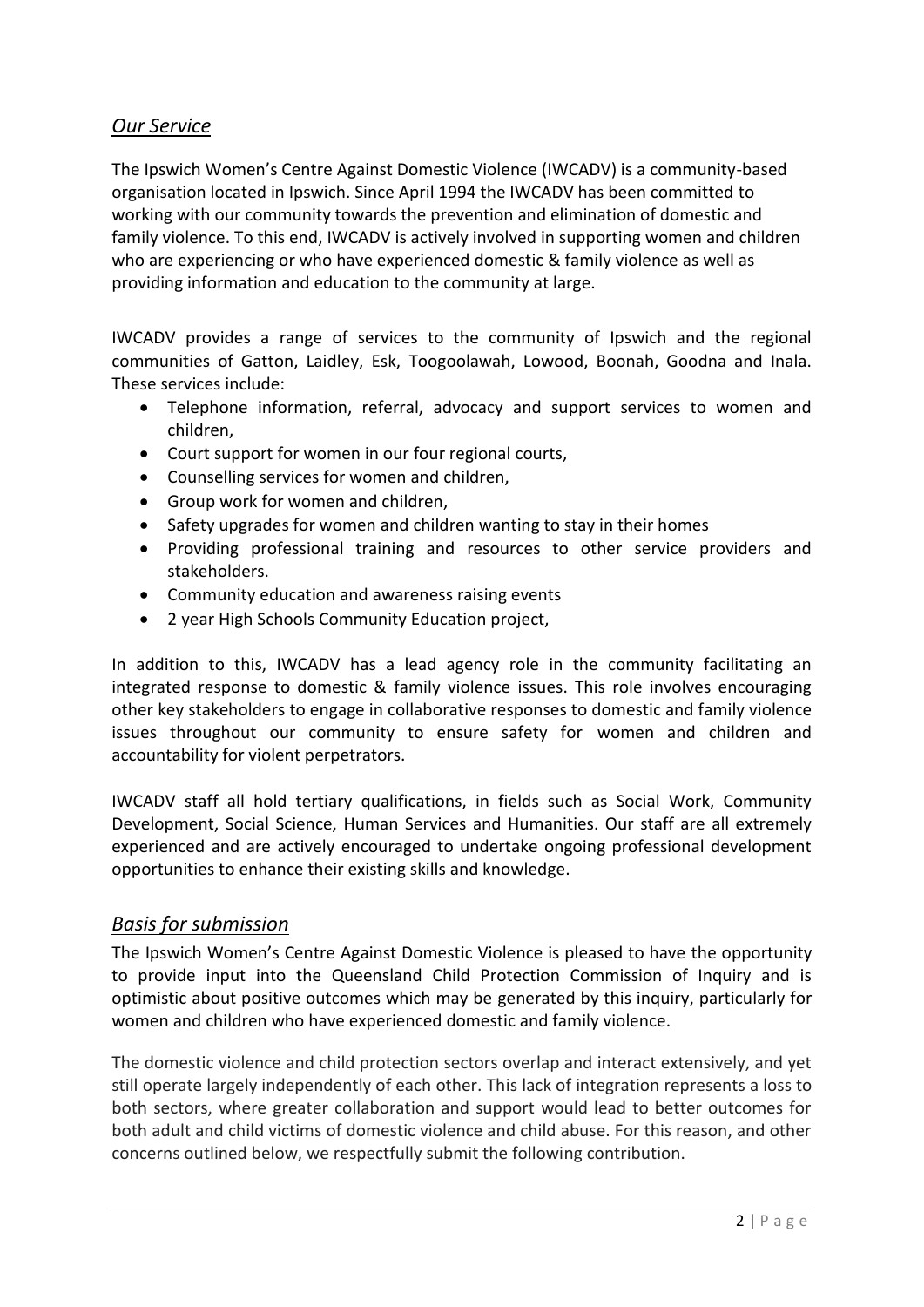# *Areas of Concern*

The IWCADV identifies a number of areas of concern, particularly in relation to staff training and development, lack of resources and collaboration, unclear and inequitable processes in relation to confidentiality and transparency, a lack of perpetrator accountability, a culture of mother blame, and inadequate legislation, and these issues are further extrapolated below.

# **Staff Training and Development**

Child Safety Officers do difficult work, and are the *single most important resource* of the Department of Child Safety. They are interacting with some of the most vulnerable members of our community, and are in a position of making critical decisions about safety and wellbeing, often with little information and in a context of adversity and conflict. This type of work requires a high level of sophistication, integrity and professional judgement, and well as ongoing supervision and support combined with adequate resources and recognition. And yet, the realities of this workforce are very different. For instance:

- The tertiary qualifications are not well matched for the skill sets required. That is, for the past several years, the Department of Child Safety appears to have moved away from employing qualified human services professionals, in favour of backgrounds in criminology, justice, policing or record-keeping. While degrees in criminology or justice may provide some skills in relation to statistical or systems analysis, they are poorly equipped and trained for dealing with humans in crisis, where global assessment processes and structural analysis needs to be combined with specific skills in effectively engaging with people.
- Ongoing training and development is not prioritised. We have been informed, on a number of occasions that Department of Child Safety staff have not yet completed an induction for the work *up to 6 or 7 months into their employment*, let alone ever had training specific to domestic violence, and that this is a common occurrence. While we remain very aware of resource pressures and the need for staff on the ground, this appears to be a poor use of resources, and places individual staff members and their clients in difficult if not dangerous situations. It also means that Child Safety Officers are not well equipped to conduct the assessments and make the decisions that are such an integral part of their job.
- There is minimal staff supervision, monitoring and support. While we recognise that some regional offices are indeed demonstrating good practice in relation to supervision and support, there are many that do not appear to prioritise this aspect of the work, which leads to poorer outcomes. Regardless of an individual's qualifications, the provision of good quality supervision can: ensure that the detrimental effects of this difficult work can be mitigated; provide for greater accountability and better outcomes for vulnerable clients, and; ensure greater consistency of practice across an organisation.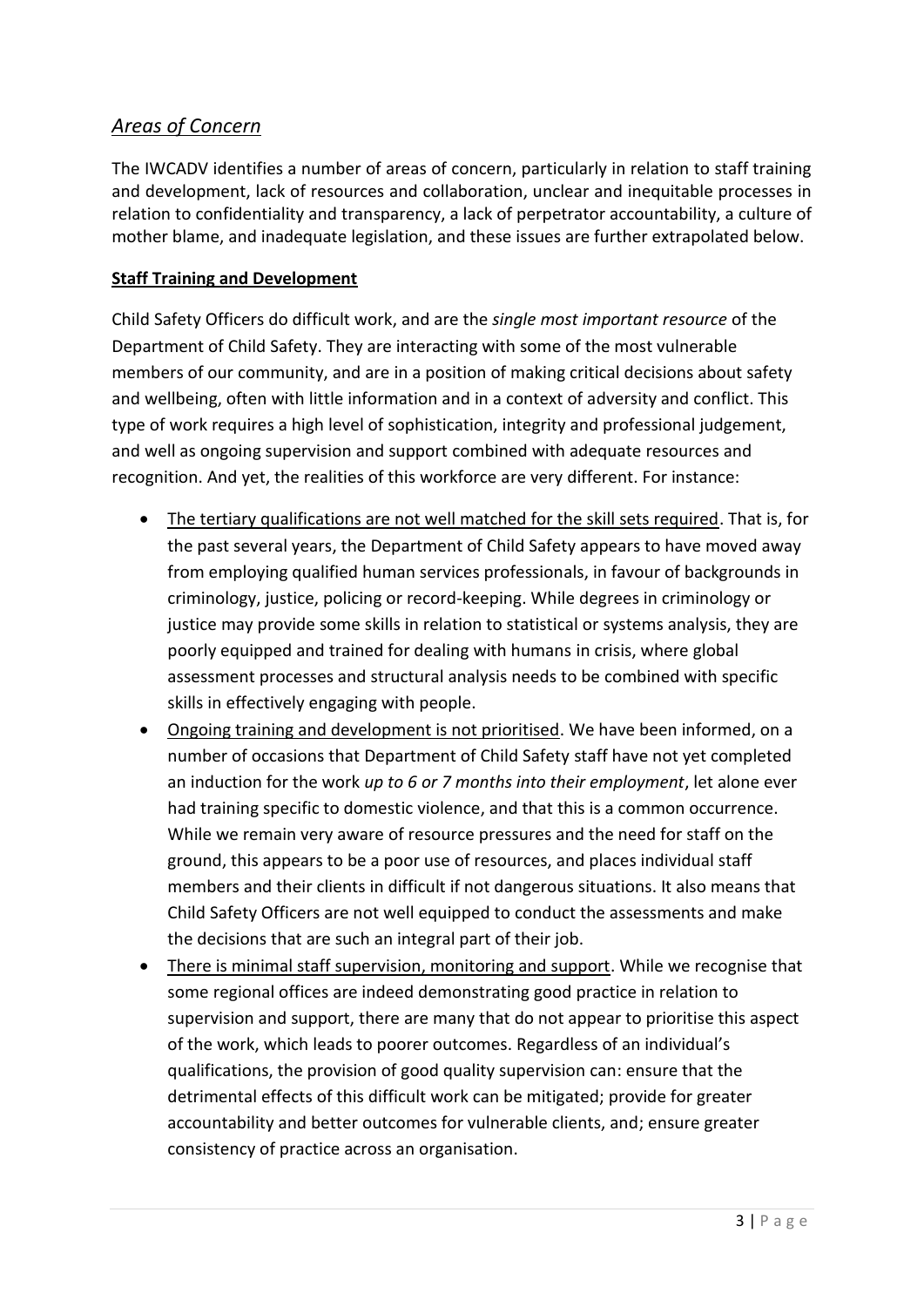• High turnover of frontline staff. We believe that limited access to supervision, high caseloads, lack of training and support and misguided recruitment strategies are partly what contributes to high turnover of staff. This in turn has a detrimental impact on the client group, through the loss of expertise, loss of contacts and relationships between workers and clients, and the inherent lack of experience that this creates.

# **Recommendation 1:**

That the Department of Child Safety revises its recruitment strategy, and returns to prioritising human service professionals with qualifications such as social work and psychology for employment.

#### **Recommendation 2:**

That the Department of Child Safety commits to completing a comprehensive induction and training package, including aspects of child development, the effects of trauma on children, and family dynamics in relation to domestic and family violence before furnishing workers with a case load.

#### **Recommendation 3:**

That all Child Safety Officers, Team Leaders and Senior Practitioners be required to complete the '*Course in Responding to Domestic and Family Violence' (30949QLD)* and attend regular DV training provided by the Regional Domestic Violence Service maintain professional currency and relationships with the broader service sector.

# **Recommendation 4:**

That all Child Safety Officers, Team Leaders and Senior Practitioners are offered ongoing and regular supervision, including external professional or clinical supervision.

#### **Lack of Resources**

The services provided by the Department of Child Safety represent some of the most critical and important social services of our community – they are responsible for ensuring the safety and wellbeing of some of the most vulnerable community members – our children. One could argue that the measure of a civil society is reflected in how it treats and resources it's most vulnerable members. It is also important to note that while working with families in crisis and addressing chronic poverty, violence, abuse and neglect effectively is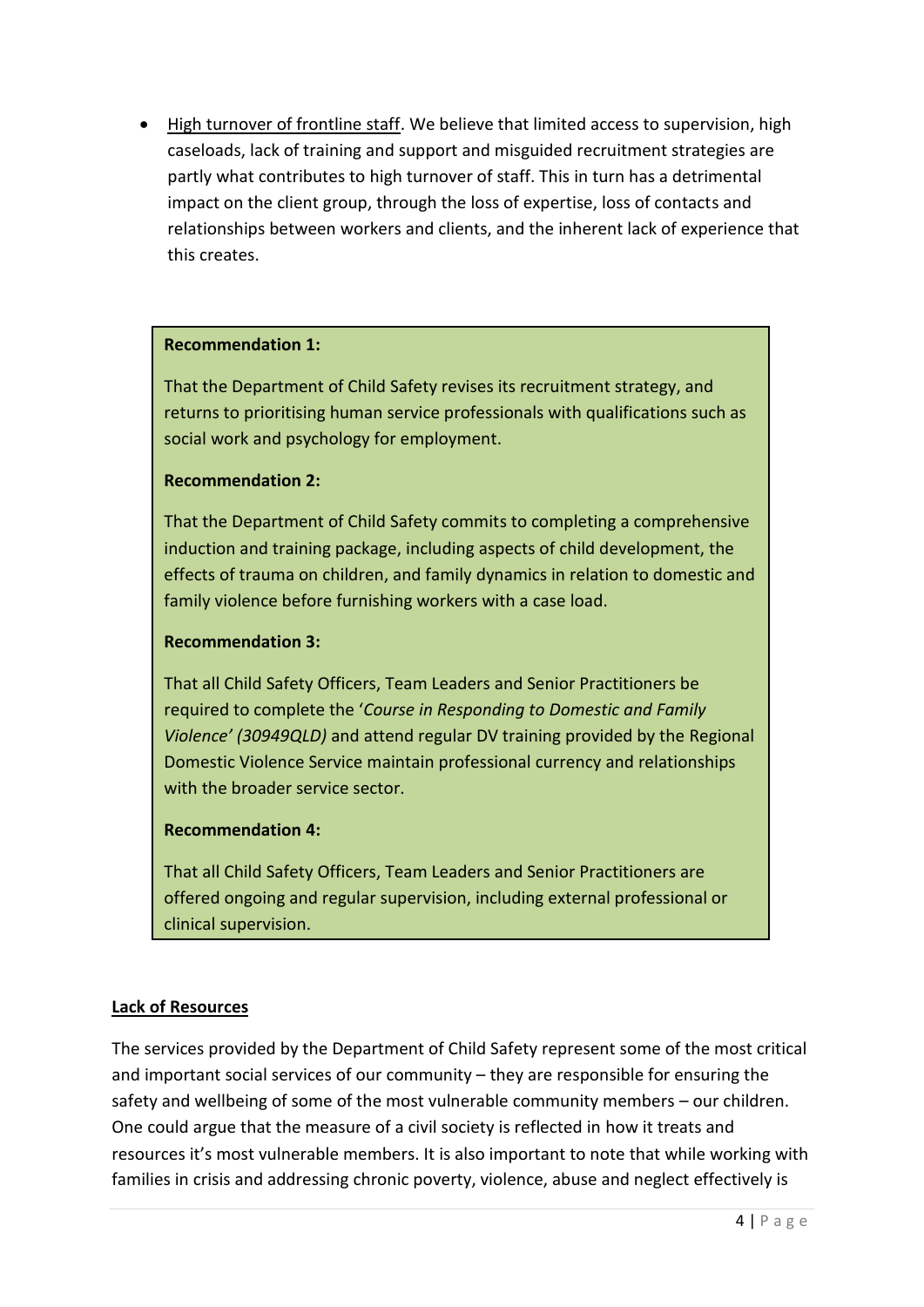very expensive work, it is still much cheaper than not effectively addressing it. That is, future social problems relating to criminality, the burden of disease, problematic drug and alcohol use, juvenile offending, mental illness and violent and anti-social behaviour are all costs that are borne down the track. As quoted directly on the Australian Government website "The direct economic costs of child abuse and neglect are substantial. *The additional costs associated with long-term effects of child abuse and neglect make the prevention of child abuse and neglect a priority*. More importantly, the prevention of child abuse and neglect is a critical priority because of the social costs of child abuse and neglect and the imperative to prevent children from experiencing its devastating effects" (Scott, D., AIFS, 2012 (emphasis our own).

And yet, the Department of Child Safety is chronically under-resourced, specifically:

- There are not enough staff. Poorly trained and inadequately supervised staff have unrealistic and growing caseloads. This has a direct impact on their client group, and means limited contact with clients, poor or incomplete assessment processes, missed tasks and deadlines and a lack of communication within and outside the department.
- Prevention programs are not adequately funded to meet demand. One of the best ways to address child abuse and neglect is via well-resourced intensive early intervention support services. There are simply not enough of these in existence, and the demands experienced by the existing services are enormous.
- Expert domestic violence counselling is not provided. The Department of Child Safety frequently refers women to the IWCADV for DV specific counselling, and yet does not fund positions to enable this, and does not recognise the limitations of the service in relation to demand and resources. It is often women and children who bear this cost, as they are penalised for not meeting the goals of their case plan, but are never adequately resourced to do so.
- Resources for clients to execute case plans are not provided. Access to counselling spaces is often not enough to ensure attendance, as clients often need practical support in the form of transport or costs in order access services, particularly when they are located in rural or isolated areas or are generally impoverished.

# **Recommendation 5:**

That the Department of Child Safety increase the number of frontline and other support staff to enable them to adequately investigate, assess and support the number of children in need.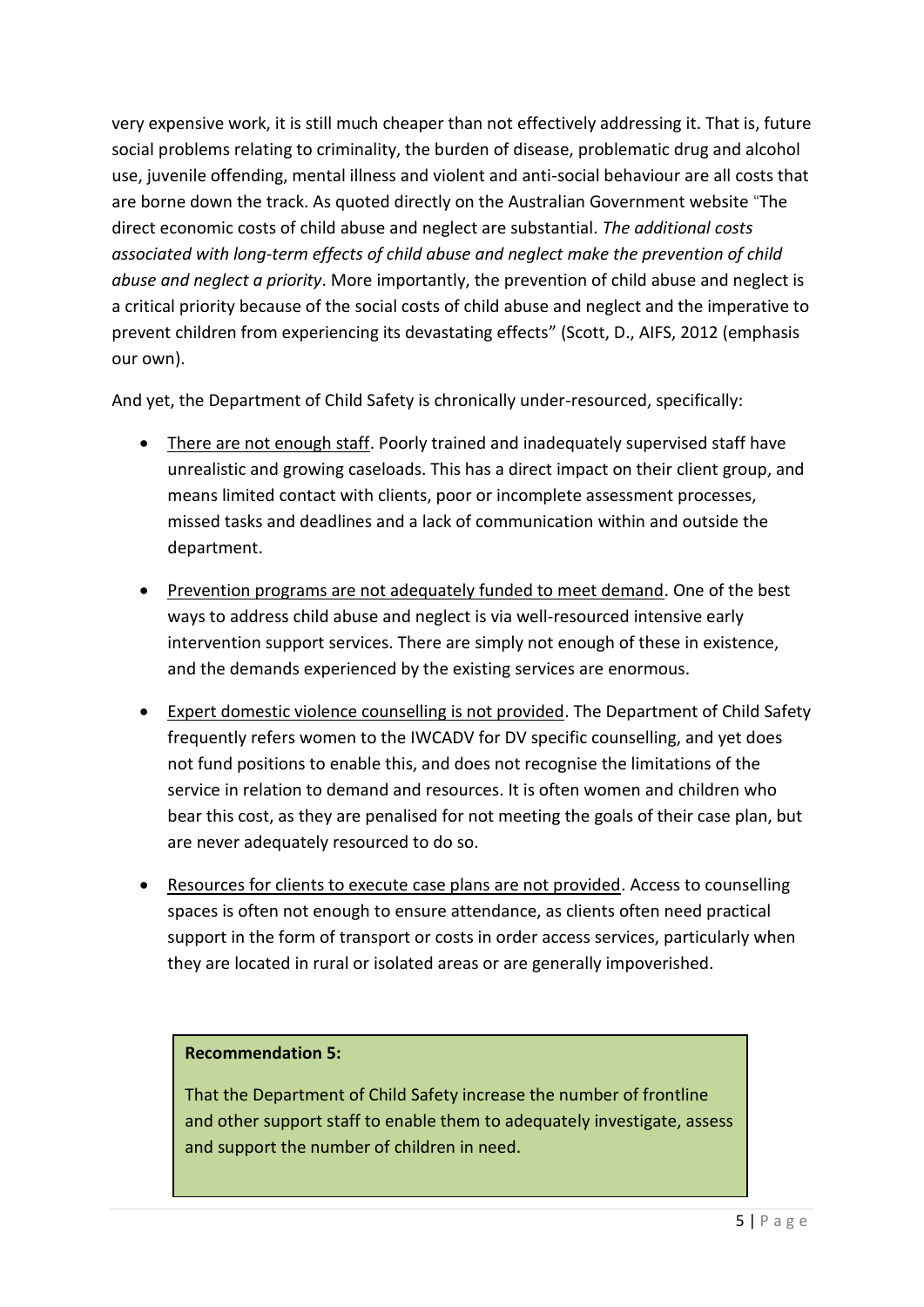#### **Recommendation 6:**

That the Department of Child Safety invest in more high quality, comprehensive and intensive early intervention programs to meet the needs of families and keep children at home when safe as much as possible.

#### **Recommendation 7:**

That the Department of Child Safety provide funding to Domestic Violence Regional Services for dedicated counselling positions for both women and children who have experienced domestic and family violence.

#### **Recommendation 8:**

That the Department of Child Safety facilitate access to services through the provision of transport or costs.

# **Inadequate Legislation**

It is the position of the IWCADV that the current legislation administered by the Department of Child Safety has at least one serious limitation, and that this has an immense impact on the capacity of the department to adequately support vulnerable children. That is, in giving the Department of Child Safety workers and police the power to only remove children from harm, rather than *removing the perpetrator of abuse from the home*, the victims of abuse are being both re-victimised by the system, punished for the abuse (children often perceive that they are now in trouble for disclosing the abuse), and further punished by being removed from an often protective and caring primary caregiver (not the abusive parent).

While we recognise that there will always be cases where the removal of children is the best and safest option, it is worth noting that there is also a much greater economic cost attached to removing children from the home, who then require care from a family member, a foster carer, or sometimes an institution or group home. It would be far more cost effective to remove perpetrators from the home, especially in cases where there is already a caring, protective and non-abusive caregiver in the home. This would also address the difficulty that many women in violent relationships face in trying to leave, or worse, getting the perpetrator to leave.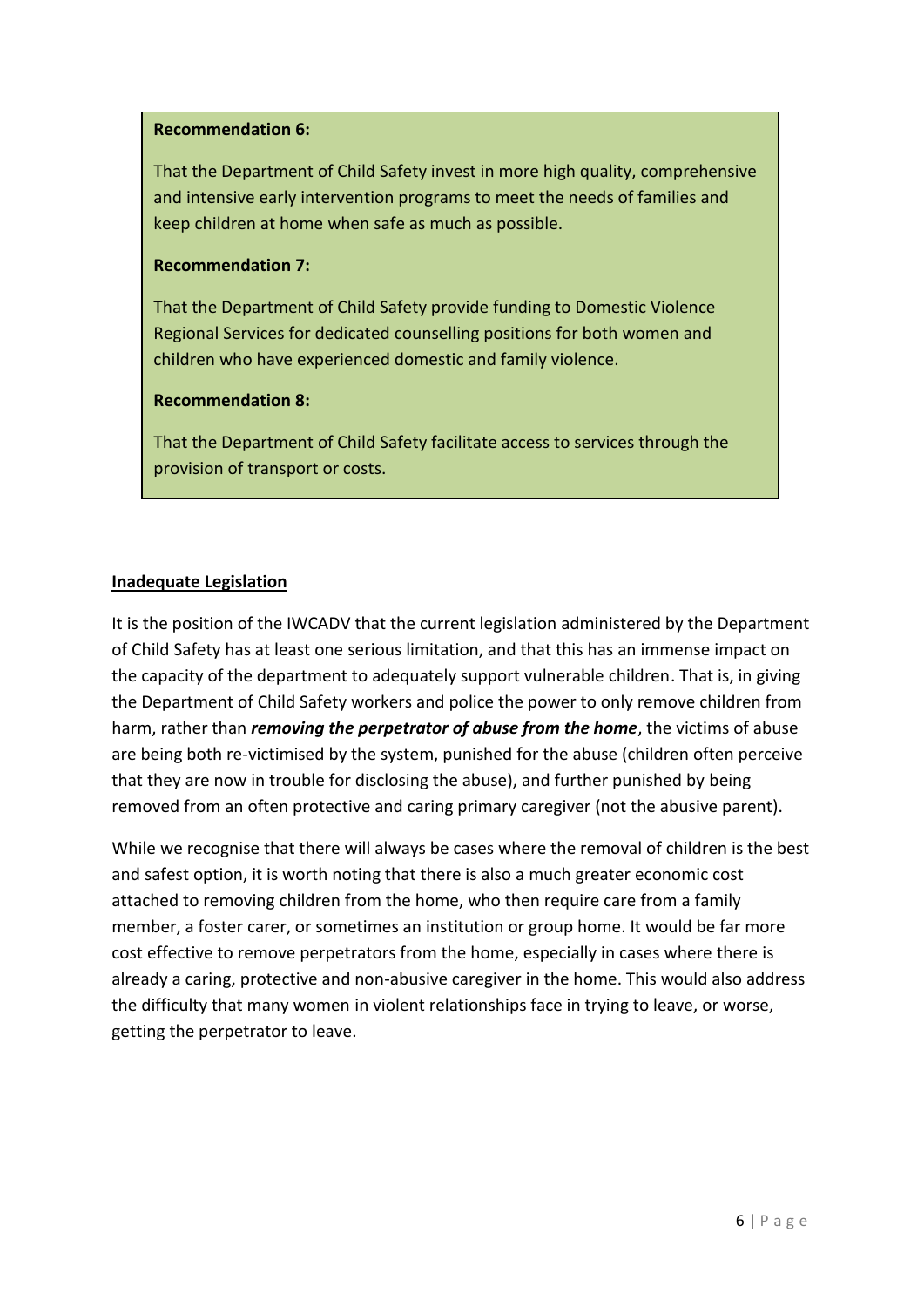#### **Recommendation 9:**

That the Queensland Child Protection Act 1999 be amended to ensure that Child Safety Officers are empowered to remove the perpetrator of violence and abuse against a child or children from the family home where safe and appropriate.

# **Perpetrator Accountability and Mother Blame**

As quoted in Department of Communities Practice Paper, *Domestic and family violence and its relationship to child protection*, (November 2006, p.6) "The Child Protection Act 1999 section 5 outlines the general administrative principles for departmental officers to maintain. In addition to these, further practice principles are recommended to apply when domestic and family violence as a child protection harm is identified or suspected. These principles have been identified as crucial to achieving the primary goal of ensuring the safety and well-being of children, which may often best be accomplished by ensuring the safety of the non-abusive parent.

The principles are:

- domestic and family violence is a harm to a child, and can impact on their physical, developmental, psychological and emotional well-being;
- the safety and wellbeing of a child will be increased by increasing the safety of their non-violent parent;
- the safety of a child will be increased by supporting the autonomy of the non-violent parent and enhancing their capacity to protect their child;
- the domestic violence perpetrator, not the victim, will be held responsible for the violent behavior and for stopping it, with departmental officers directly addressing the behaviour with the perpetrator where safety allows; and
- inter-agency coordination and collaboration is an essential service delivery response to ensure a family's safety and wellbeing."

It is our experience as a service working with women engaged with the Child Protection system that these principles are outside the scope of practice for many departmental staff. The reasons for this seem to relate back to the training issues previously identified (that is, many workers have reported to us individually that they are yet to be fully trained in departmental procedures, let alone specifically relating to the interaction between domestic violence and child protection), and also stems from a cultural belief that in order for women to be a "protective parent", they should just leave the violent relationship. The concept of protective parent seems to render the perpetrator of violence invisible (suddenly, he has no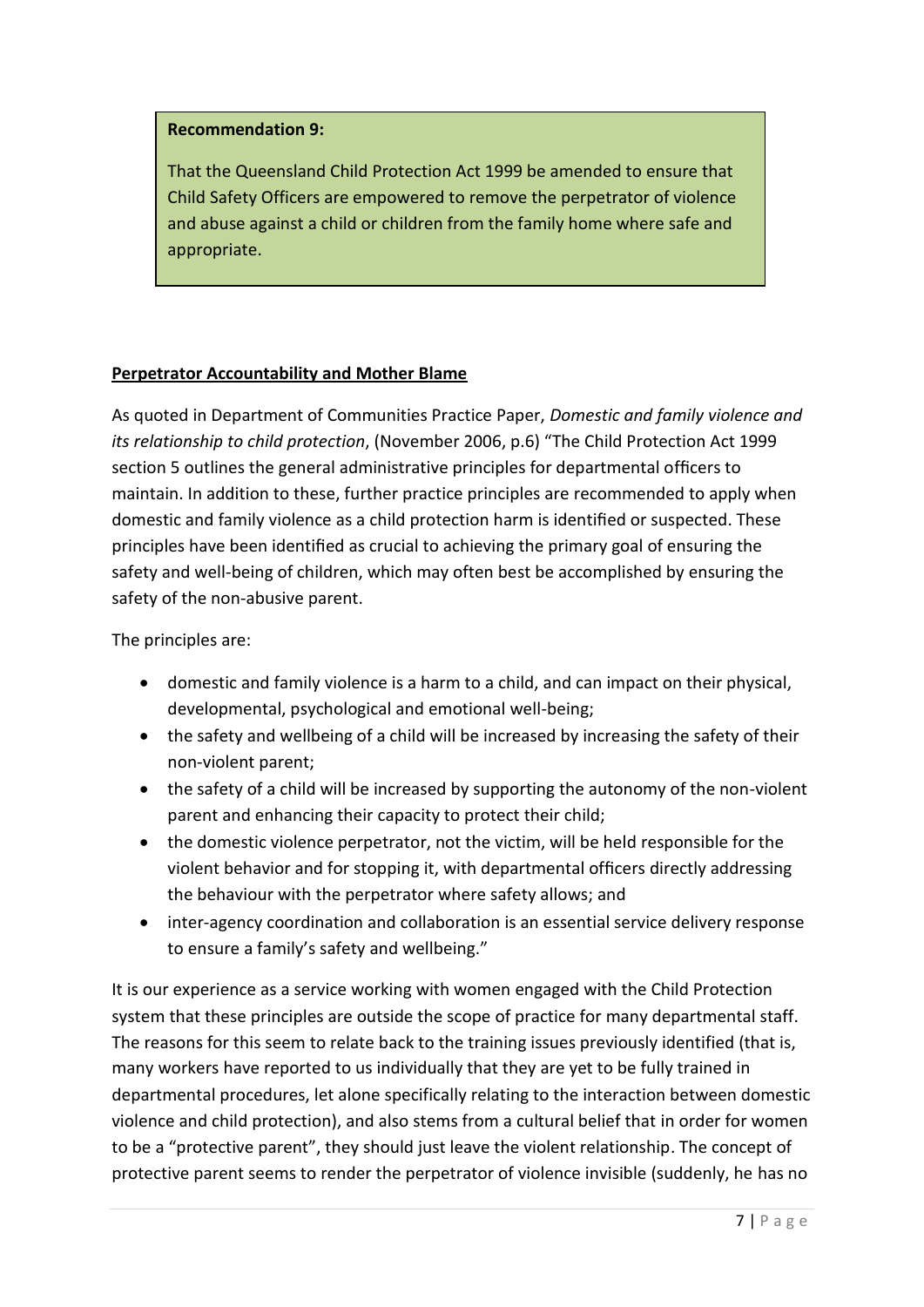role in, nor responsibility for, his own violence) while assuming that the adult victim of his violence is in a position to manage his violence (which ignores her relative powerlessness and vulnerability in the face of his use of violence against both her and her children).

Also, many Child Safety Officers seem unaware that women are often actively protecting their children within the relationship, intervening in violence or removing their children to safety. Further, many women perceive that to leave their violent partner could place her children at greater risk, as he would then have unsupervised contact with the children (frequently Family Court ordered) and leaving the relationship could escalate his use of violence towards her and the children. This perception is backed by research – "Separation from an abusive partner after cohabiting was associated with increased risk of femicide, particularly when the perpetrator was highly controlling. 'It is also clear that extremely controlling abusers are particularly dangerous under conditions of estrangement'." (Campell et al, 2003, p. 1095 in Laing, L. *Australian Domestic and Family Violence Clearinghouse Topic Paper: Risk Assessment in Domestic Violence*, p.7).

Further, perpetrators of violence need to be held specifically accountable for their violence and abuse against children. It is our experience that the Department of Child Safety tends to focus case planning on the parent deemed the 'non-protective parent' in terms of expectations of change, goal setting, managing the violence, and future outcomes. Meanwhile, the person using violence seems to have no consequences or expectation of responsibility attached to their behaviour, and seem to be invisible in the process.

#### **Recommendation 2:**

That the Department of Child Safety commits to completing a comprehensive induction and training package, including aspects of child development, the effects of trauma on children, and family dynamics in relation to domestic and family violence before furnishing workers with a case load.

# **Recommendation 3:**

That all Child Safety Officers, Team Leaders and Senior Practitioners be required to complete the '*Course in Responding to Domestic and Family Violence' (30949QLD)* and attend regular DV training provided by the Regional Domestic Violence Service maintain professional currency and relationships with the broader service sector.

# **Recommendation 4:**

That all Child Safety Officers, Team Leaders and Senior Practitioners are offered ongoing and regular supervision, including external professional or clinical supervision.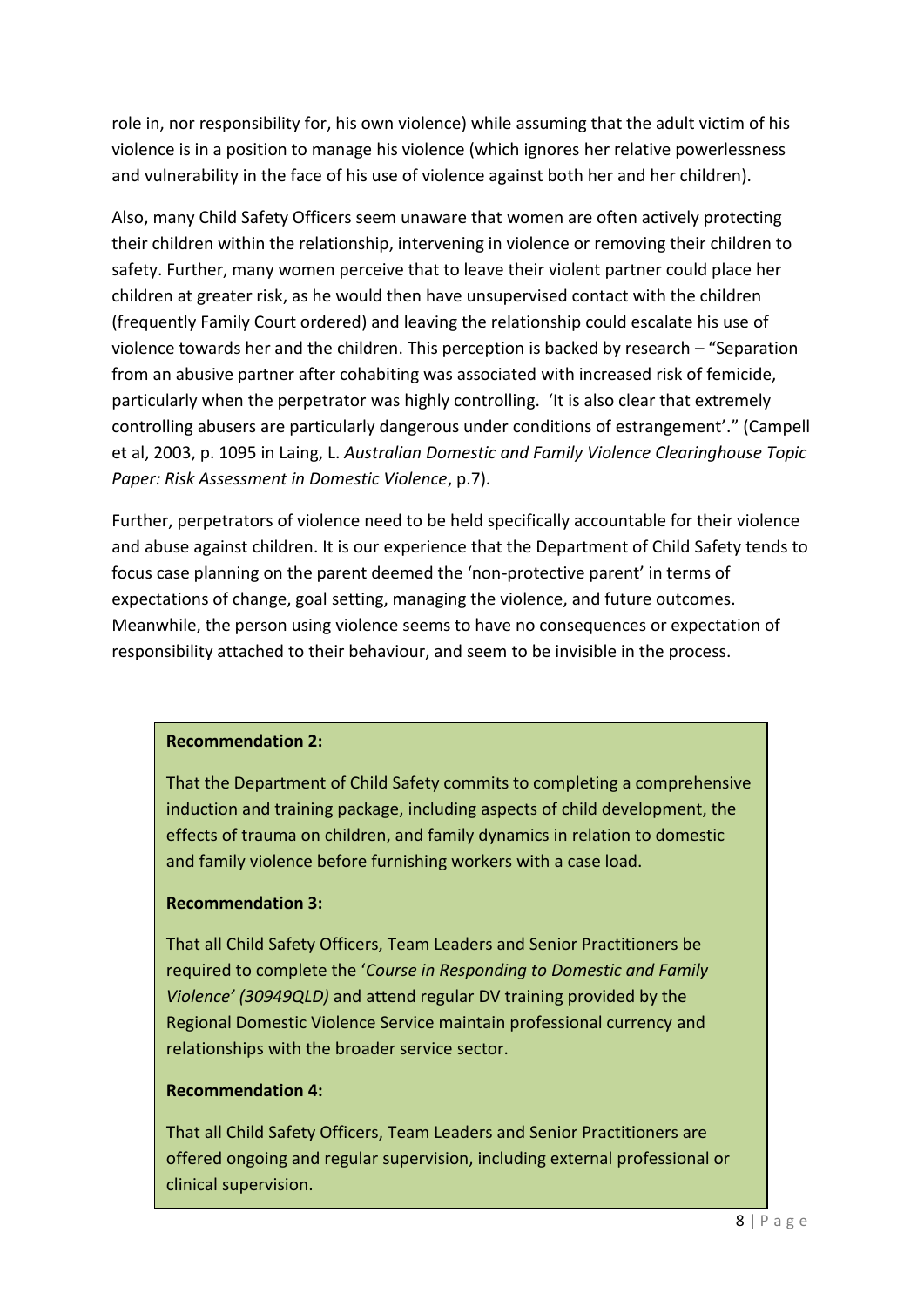#### **Recommendation 10:**

That men's behaviour change programs be funded and utilised by Child Safety Officers in addressing violence against women and children in the home.

#### **Recommendation 11:**

That the person using violence is held wholly responsible for their choices and behaviour in assessments about children's safety, and that this responsibility is translated into required actions and behavioural change for the perpetrator and not their adult victim.

# **Collaboration**

Community partnerships and collaboration are an important element of violence prevention work in general, and have been demonstrated to be extremely effective in addressing domestic and family violence. Further, collaboration between government agencies and community services is generally a reflection of good practice and is actively encouraged by the Department of Communities both in funding models and public statements – "Due to the significant interface between domestic and family violence and child protection, it is important that the department and domestic and family violence services establish and maintain a collaborative and coordinated relationship. This interagency collaboration is essential to deliver services that will address all forms of violence present within a family, and secure the safety and wellbeing of the children involved." (Department of Communities Practice Paper, *Domestic and family violence and its relationship to child protection*, November 2006, p.5).

However, the experience of the IWCADV is that collaboration is rarely practised in any meaningful way on the ground, and that this is reflected in such ways as a lack of attendance at meetings organised by community services, a lack of inclusion of support services in processes such as case planning and operational feedback, poor attendance at training, community forums and other professional development opportunities (even those organised internally), and an apparent resistance to receiving or prioritising notifications from domestic violence services (possibly stemming from a lack of understanding regarding the nature and scope performed by these services).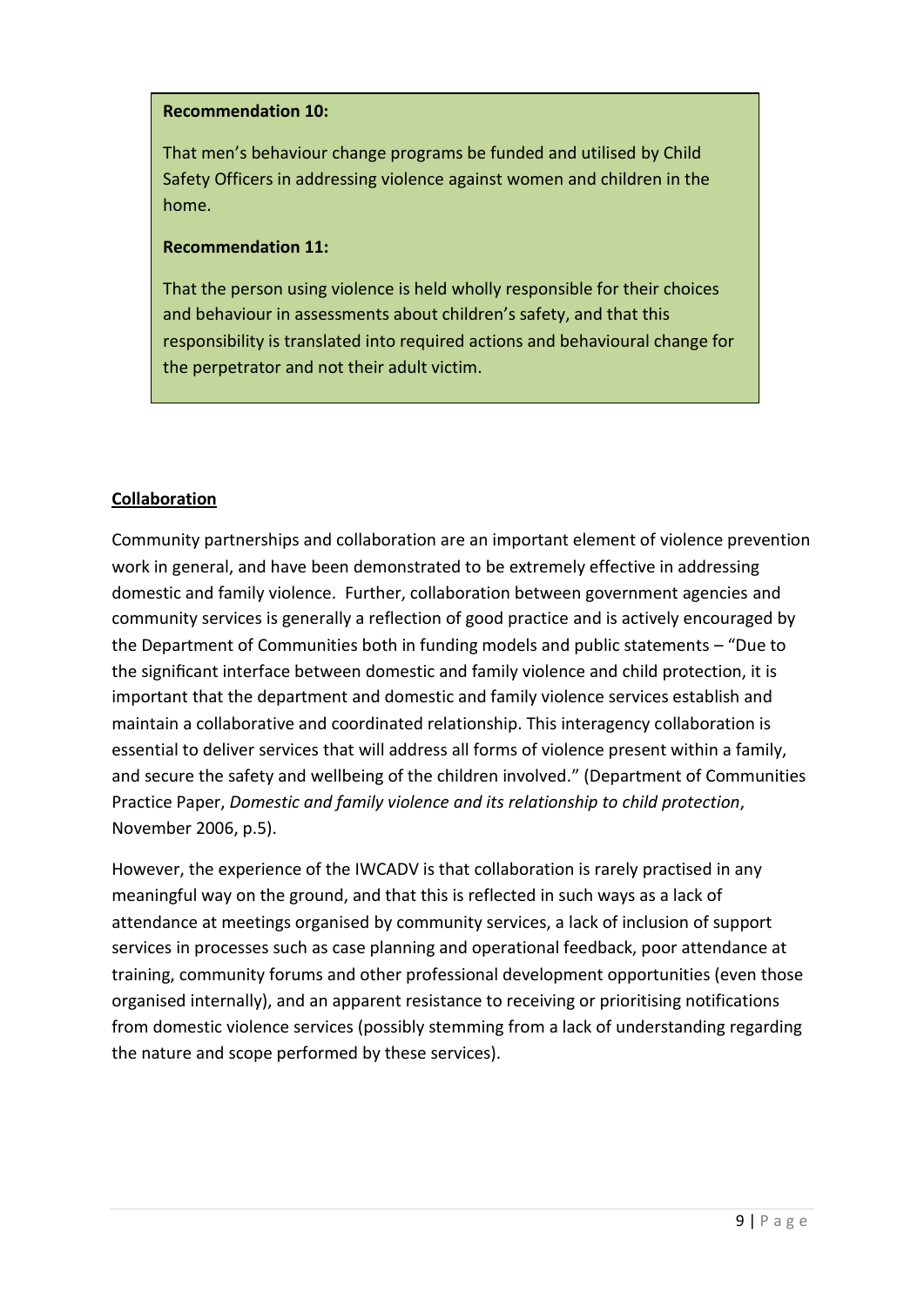#### **Recommendation 12:**

That the Department of Child Safety prioritise and invest in collaborative practice with both domestic violence services and the broader community services sector. This would be evidenced by greater attendance at meetings, inclusion at strategic meetings (e.g. SCAN), and the development of Memorandums of Understanding with local services that would improve professional relationships for the benefit of the client group.

# **Confidentiality and Transparency**

An important element of best practice in work with vulnerable populations is a focus on confidentiality and transparency. Confidentiality simply means that we respect a client's right to privacy, and will only breach that when other considerations outweigh this right, such as a duty of care to them or their children. Transparent practice means that we keep our clients informed of our decisions or actions, when we have not directly included them in the decision-making process. Client confidence in the operation of these principles allows for the building of rapport (hence disclosures and honest sharing of concerns and difficulties) and development of effective interventions, strategies for addressing barriers and issues of concern, and plans to achieve goals for the future and positive outcomes. However, in our interactions with the Department of Child Safety, the IWCADV has experienced a number of challenges in relation to these principles, such as:

- IWCADV client confidentiality is not respected. We value the referrals that we receive from the Department of Child Safety and often prioritise these clients, however, our confidentiality policies remain the same. We will only share information with other services if consented to by the client, unless there are safety concerns that we are not able to address directly. We frequently experience an expectation that we will share information about clients via phone call or in the form of reports or files. This is a breach of our own internal practices and of the client's right to privacy.
- Department of Child Safety decisions are not transparent. Our client group is often confused about why their children have been removed, when they will be returned, what issues need to be addressed to ensure that they are reunited with their children, or why the goalposts have shifted. This lack of transparency reduces client confidence in, and understanding of, decisions which in turn has an impact on their ability or willingness to engage positively with these processes.
- Primary clients are not kept informed about the progress of their case. Fundamentally children are the primary client in all child safety investigations, assessments and decisions, and yet there is a distinct lack of consultation with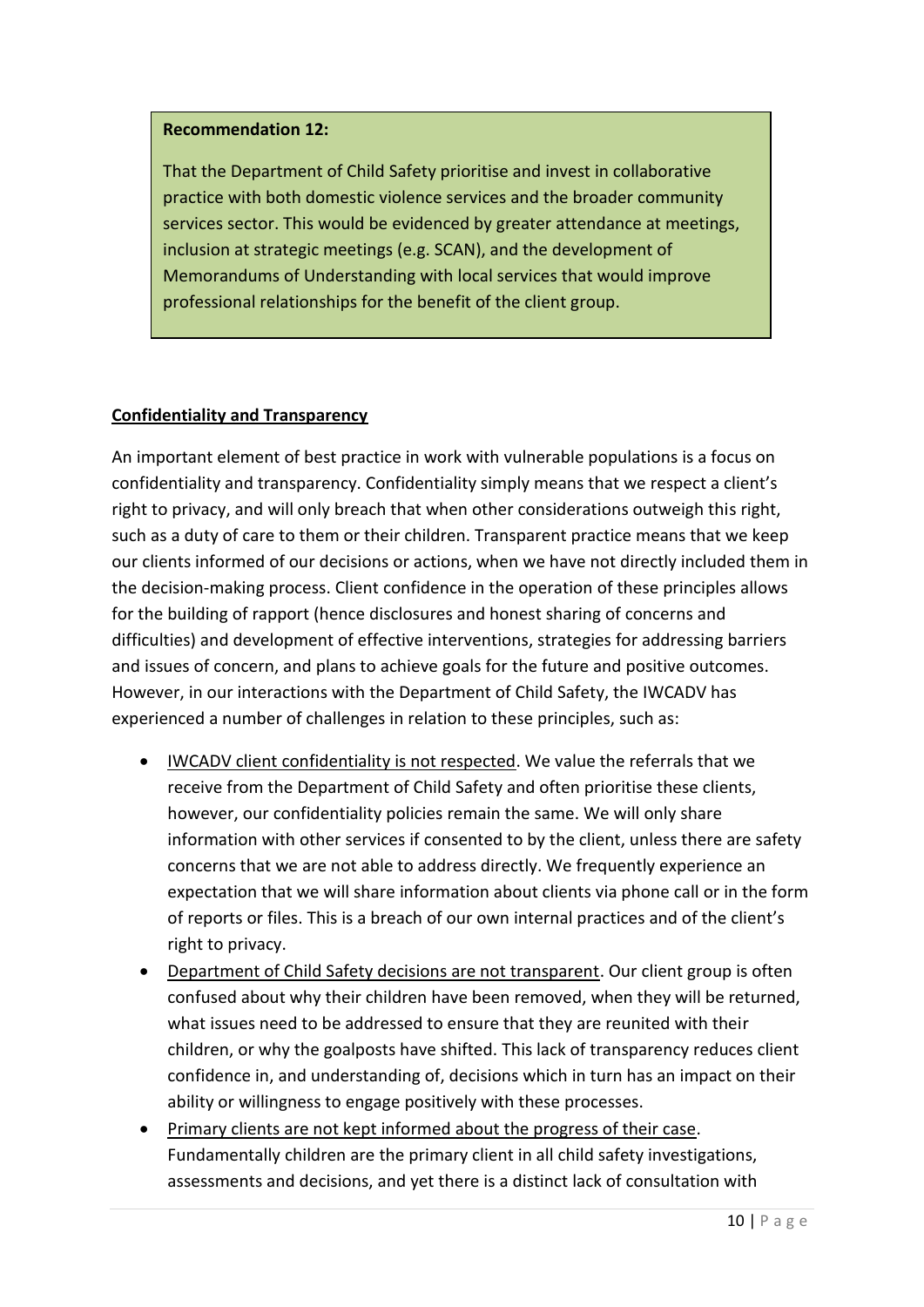children about their experiences, desires and hopes for the future. There is also a regular failure to inform them of the outcome of investigations or decisions, or to take into account their wishes in these processes.

 Non-violent parents are not included in decision-making. While the child is the primary client, children do not exist in a vacuum – they exist in a family and each member of that family is of critical importance when it comes to determining outcomes for children. Parents not using violence or abusing their children should know what needs to change, who is responsible for this, be resourced adequately to achieve these goals, and be included in decision-making around all of these issues.

#### **Recommendation 13:**

That Department of Child Safety clients are afforded the right to privacy and confidentiality when accessing services, in order to recognise best practice and promote positive outcomes for all parties.

#### **Recommendation 14:**

That the Department of Child Safety commit to transparent and inclusive consultation, decision-making and planning process when working with children and non-abusive parents in order to address safety concerns comprehensively.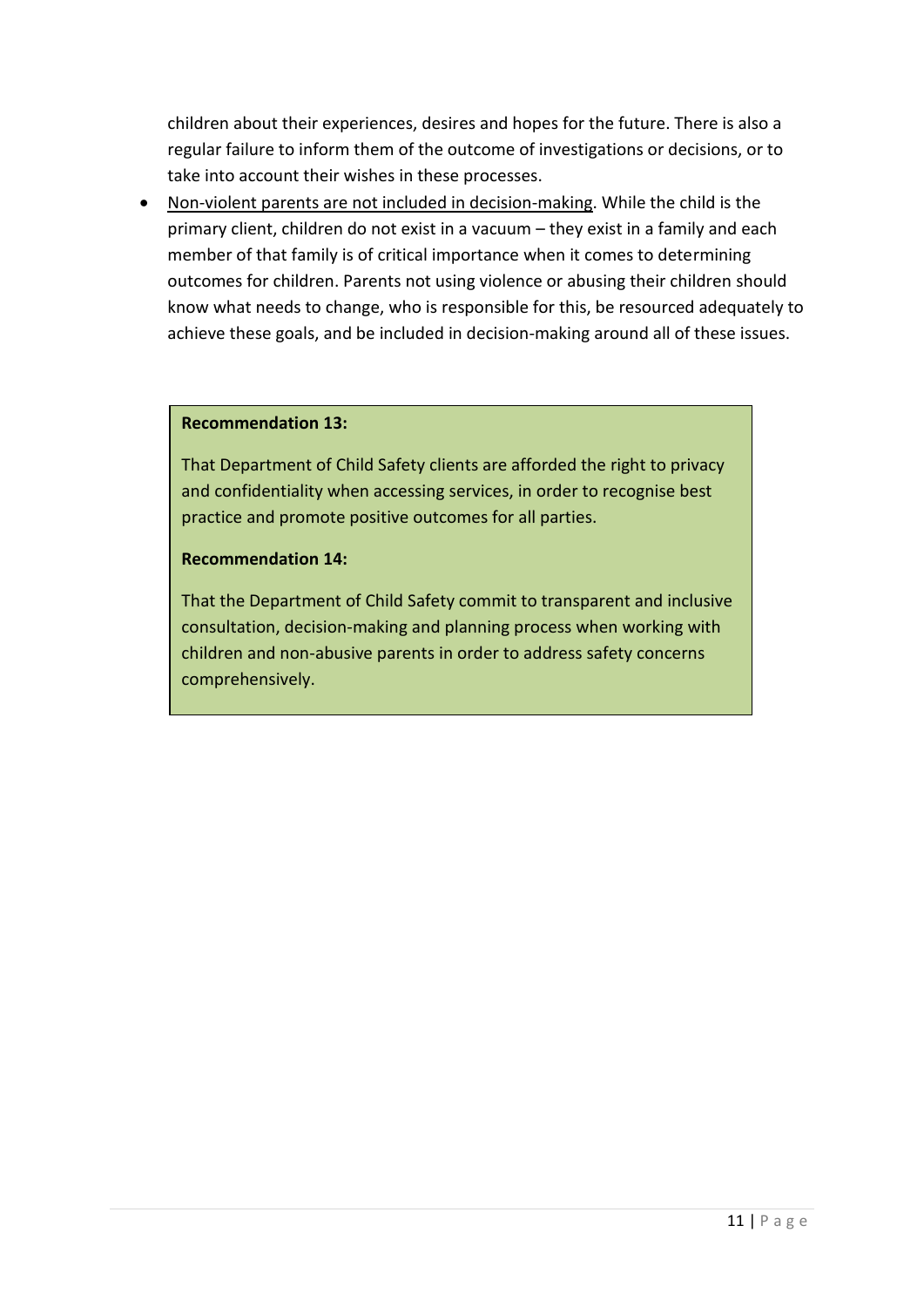# **Recommendation 1:**

That the Department of Child Safety revises its recruitment strategy, and returns to prioritising human service professionals with qualifications such as social work and psychology for employment.

# **Recommendation 2:**

That the Department of Child Safety commits to completing a comprehensive induction and training package, including aspects of child development, the effects of trauma on children, and family dynamics in relation to domestic and family violence before furnishing workers with a case load.

# **Recommendation 3:**

That all Child Safety Officers, Team Leaders and Senior Practitioners be required to complete the '*Course in Responding to Domestic and Family Violence' (30949QLD)* and attend regular DV training provided by the Regional Domestic Violence Service maintain professional currency and relationships with the broader service sector.

#### **Recommendation 4:**

That all Child Safety Officers, Team Leaders and Senior Practitioners are offered ongoing and regular supervision, including external professional or clinical supervision.

# **Recommendation 5:**

That the Department of Child Safety increase the number of frontline and other support staff to enable them to adequately investigate, assess and support the number of children in need.

# **Recommendation 6:**

That the Department of Child Safety invest in more high quality, comprehensive and intensive early intervention programs to meet the needs of families and keep children at home when safe as much as possible.

# **Recommendation 7:**

That the Department of Child Safety provide funding to Domestic Violence Regional Services for dedicated counselling positions for both women and children who have experienced domestic and family violence.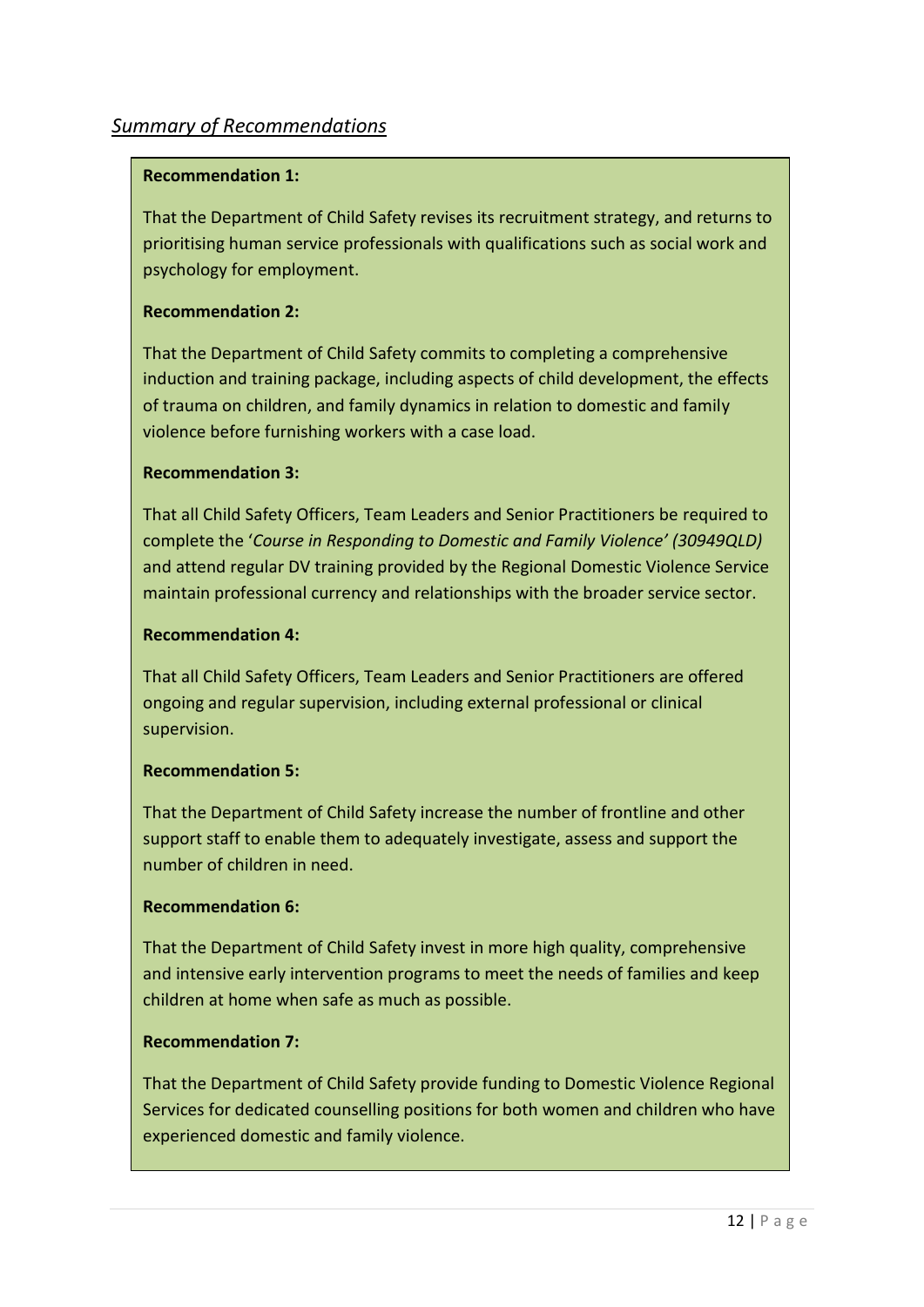# **Recommendation 8:**

That the Department of Child Safety facilitate access to services through the provision of transport or costs.

# **Recommendation 9:**

That the Queensland Child Protection Act 1999 be amended to ensure that Child Safety Officers are empowered to remove the perpetrator of violence and abuse against a child or children from the family home where safe and appropriate.

# **Recommendation 10:**

That men's behaviour change programs be funded and utilised by Child Safety Officers in addressing violence against women and children in the home.

# **Recommendation 11:**

That the person using violence is held wholly responsible for their choices and behaviour in assessments about children's safety, and that this responsibility is translated into required actions and behavioural change for the perpetrator and not their adult victim.

# **Recommendation 12:**

That the Department of Child Safety prioritise and invest in collaborative practice with both domestic violence services and the broader community services sector. This would be evidenced by greater attendance at meetings, inclusion at strategic meetings (SCAN), and the development of Memorandums of Understanding with local services that would improve professional relationships for the benefit of the client group.

# **Recommendation 13:**

That Department of Child Safety clients are afforded the right to privacy and confidentiality when accessing services, in order to recognise best practice and promote positive outcomes for all parties.

# **Recommendation 14:**

That the Department of Child Safety commit to transparent and inclusive consultation, decision-making and planning process when working with children and non-abusive parents in order to address safety concerns comprehensively.